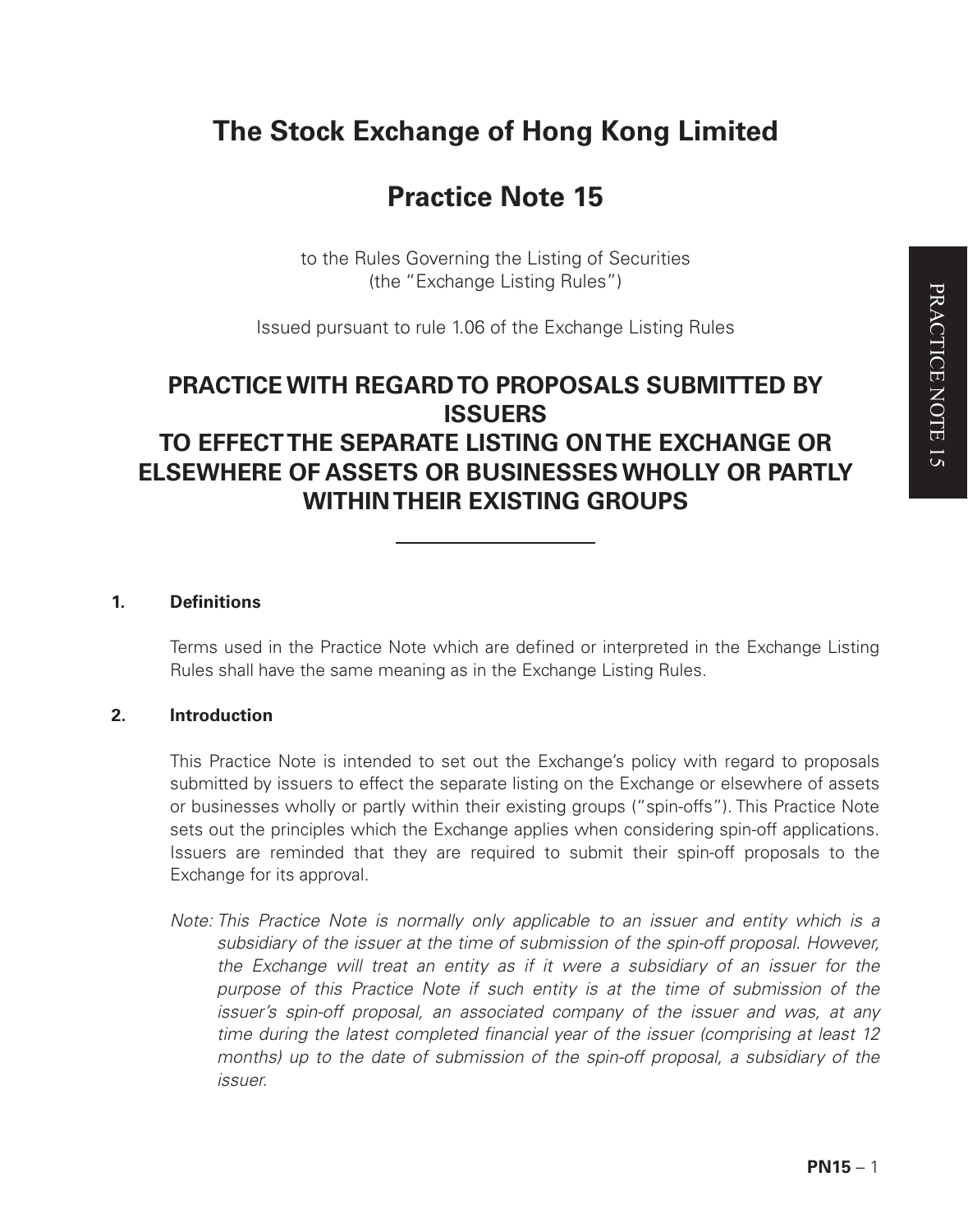*In such circumstances, the entity will be required to comply with the requirements of this Practice Note and will be treated as if it has remained as a subsidiary of the issuer. The issuer is required to substantiate the changes in the beneficial ownership of the entity's issued shares in the period stated above.*

#### **3. Principles**

The principles, which apply equally whether the entity to be spun off is to be listed in Hong Kong or overseas, are as follows:

*(a) Newco to satisfy basic listing criteria*

Where the entity ("Newco") to be spun-off by the existing issuer ("Parent") is to be listed on the stock market operated by the Exchange other than GEM, it must satisfy all requirements of the Exchange Listing Rules falling on new listing applicants, including the basic listing criteria contained in Chapter 8 of the Exchange Listing Rules.

*(b) No spin-off within three years of Parent's original listing*

In recognition that the original listing of the Parent will have been approved on the basis of the Parent's portfolio of businesses at the time of listing, and that the expectation of investors at that time would have been that the Parent would continue to develop those businesses, the Listing Committee would not normally consider a spin-off application within three years of the date of listing of the Parent.

*Note: For a listed issuer that has transferred from GEM to the Main Board under chapter 9A, its original listing date on GEM shall be regarded for the purpose of (b) as the date of listing of the Parent.*

*(c) The remaining business of the Parent*

The Listing Committee must be satisfied that, after the listing of Newco, the Parent would retain a sufficient level of operations and sufficient assets to support its separate listing status. In particular, it would not be acceptable to the Listing Committee that one business (Newco's) supported two listing statuses (the Parent's and Newco's). In other words, the Parent itself would be required to retain, in addition to its interest in Newco, sufficient assets and operations of its own, excluding its interest in Newco, to satisfy independently the requirements of Chapter 8 of the Exchange Listing Rules.

Where the Parent, excluding its interest in Newco, cannot meet the minimum profit requirement of rule 8.05, the Exchange may grant a waiver to the Parent if the Parent is able to demonstrate that it, excluding its interest in Newco, fails to meet the minimum profit requirement of rule 8.05 due solely to a significant market downturn. The Parent must also demonstrate that the circumstances that led to its inability to meet the minimum profit requirement was temporary and is not likely to continue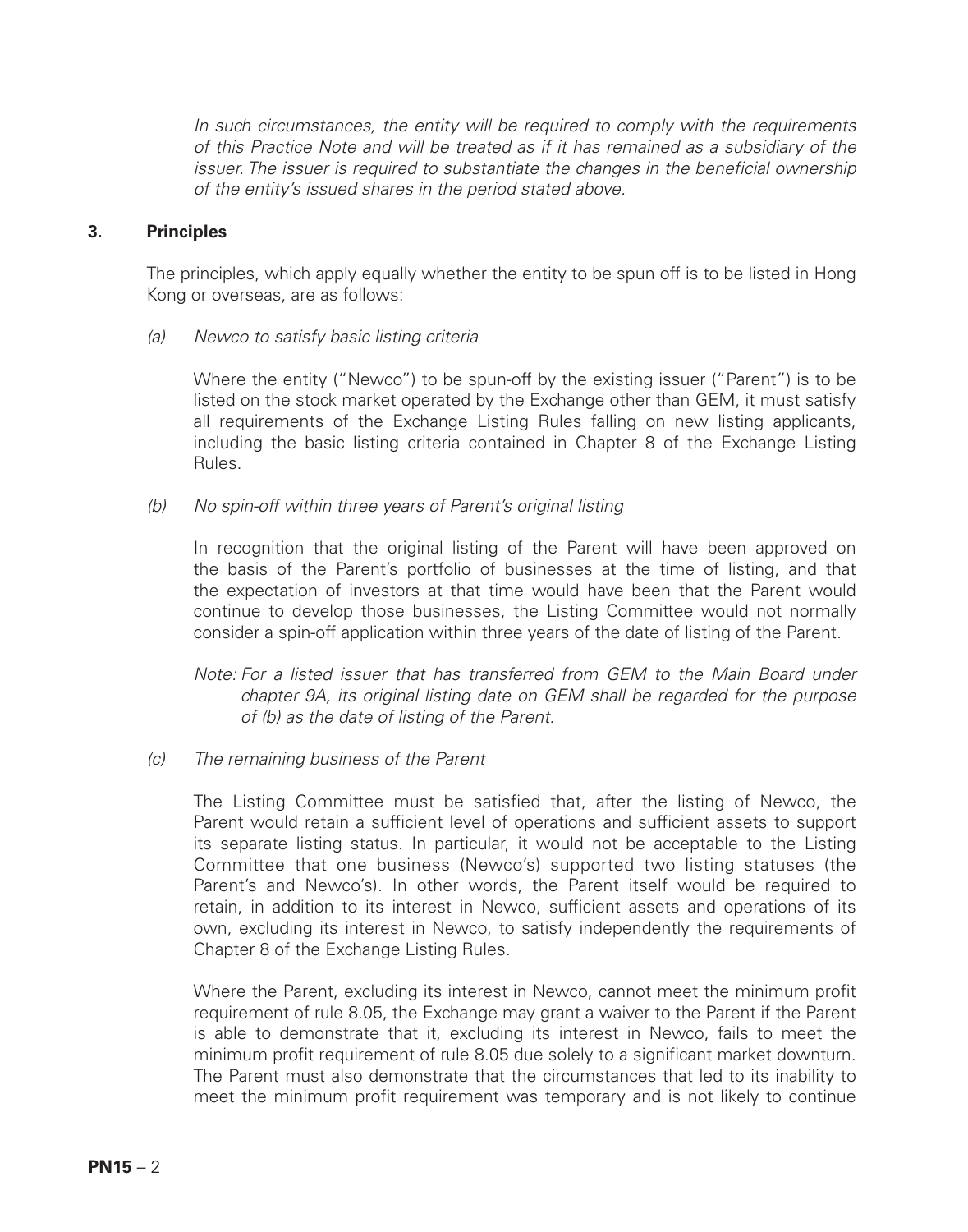or recur in the future or that appropriate measures have been taken by the Parent to negate the impact on its profit of the market downturn (as the case may be). In addition, the Parent, excluding its interest in Newco, must have an aggregate profit attributable to shareholders of not less than HK\$80 million in respect of any three out of the five financial years immediately preceding the spin-off application.

*Note: For the purpose of meeting the minimum aggregate profit requirement referred to above, the Parent must satisfy the following criteria:*

- *(a) the profit/loss in the three consecutive financial years immediately preceding the spin-off application must in aggregate amount to a net profit of not less than HK\$80 million; failing which*
- *(b) the profit/loss in any three of the four consecutive financial years immediately preceding the spin-off application must in aggregate amount to a net profit of not less than HK\$80 million; failing which*
- *(c) the profit/loss of any three of the five consecutive financial years immediately preceding the spin-off application must in aggregate amount to a net profit of not less than HK\$80 million.*

*The relevant profit/loss is the profit/loss attributable to shareholders of the Parent after excluding the Parent's interest in Newco, and should exclude any income or loss of the Parent generated by activities outside the ordinary and usual course of its business.*

*In the case of (b) or (c) above, the Parent must demonstrate that the profit/ loss of any financial year whose profit/loss is not taken into account in the calculation of the minimum net profit of HK\$80 million was affected by the significant market downturn.*

*(d) Principles applied in the consideration of spin-off applications*

In considering an application for listing by way of spin-off, the Listing Committee would apply the following principles:

- (i) there should be a clear delineation between the business(es) retained by the Parent and the business(es) of Newco;
- (ii) Newco should be able to function independently of the Parent. As well as independence as regards its business and operations, the Listing Committee would expect from Newco: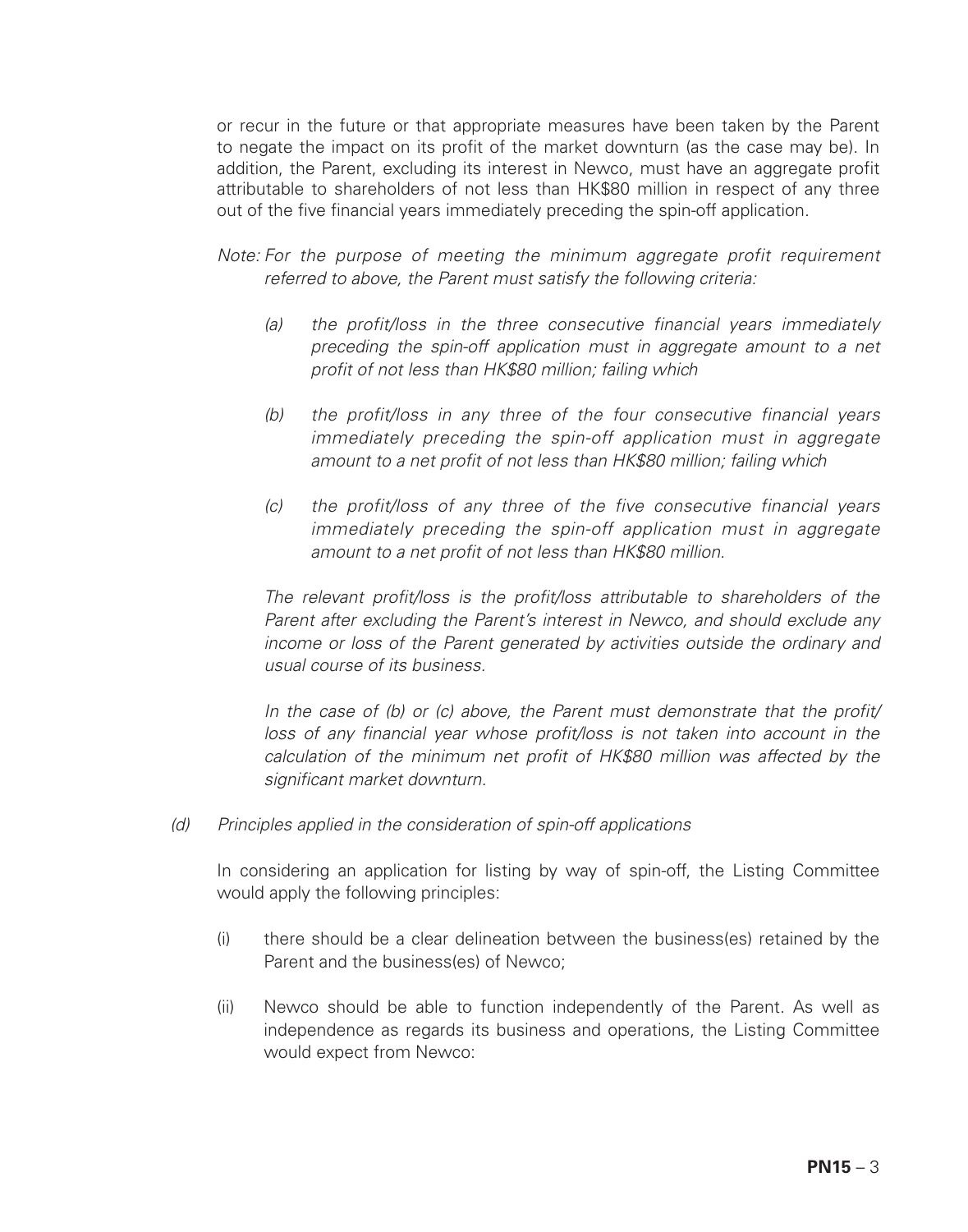- independence of directorship and management. While common directors would not be a bar to qualification under this test, the Listing Committee would require to be satisfied that Newco would operate independently and in the interests of its shareholders as a general body, and not in the interests of the Parent only, where the former interests and the latter were actually or potentially in conflict;
- independence of administrative capability. The Listing Committee would expect that all essential administrative functions would be carried out by Newco without requiring the support of the Parent, although the Listing Committee is prepared to be flexible in the sharing of administrative, non-management functions, such as secretarial services; and
- the Listing Committee must be satisfied that ongoing and future connected transactions between the Parent and Newco would be properly transacted under Chapter 14A of the Exchange Listing Rules and/or waivers thereunder and, in particular, that the ongoing relationship would not, in the context of any waivers granted, be unduly artificial or difficult to monitor from the perspective of safeguarding the interests of the respective minority shareholders of the Parent and of Newco.
- (iii) there should be clear commercial benefits, both to the Parent and to Newco, in the spin-off which should be elaborated upon in the listing document; and
- (iv) there should be no adverse impact on the interests of shareholders of the Parent resulting from the spin-off.
- *(e) Shareholder approval of the spin-off*
	- (1) At present, under the Exchange Listing Rules, as well as where the connected transaction provisions are applicable, shareholder approval will be required where, under rule 14.07, any of the percentage ratios of the transaction is 25% or more.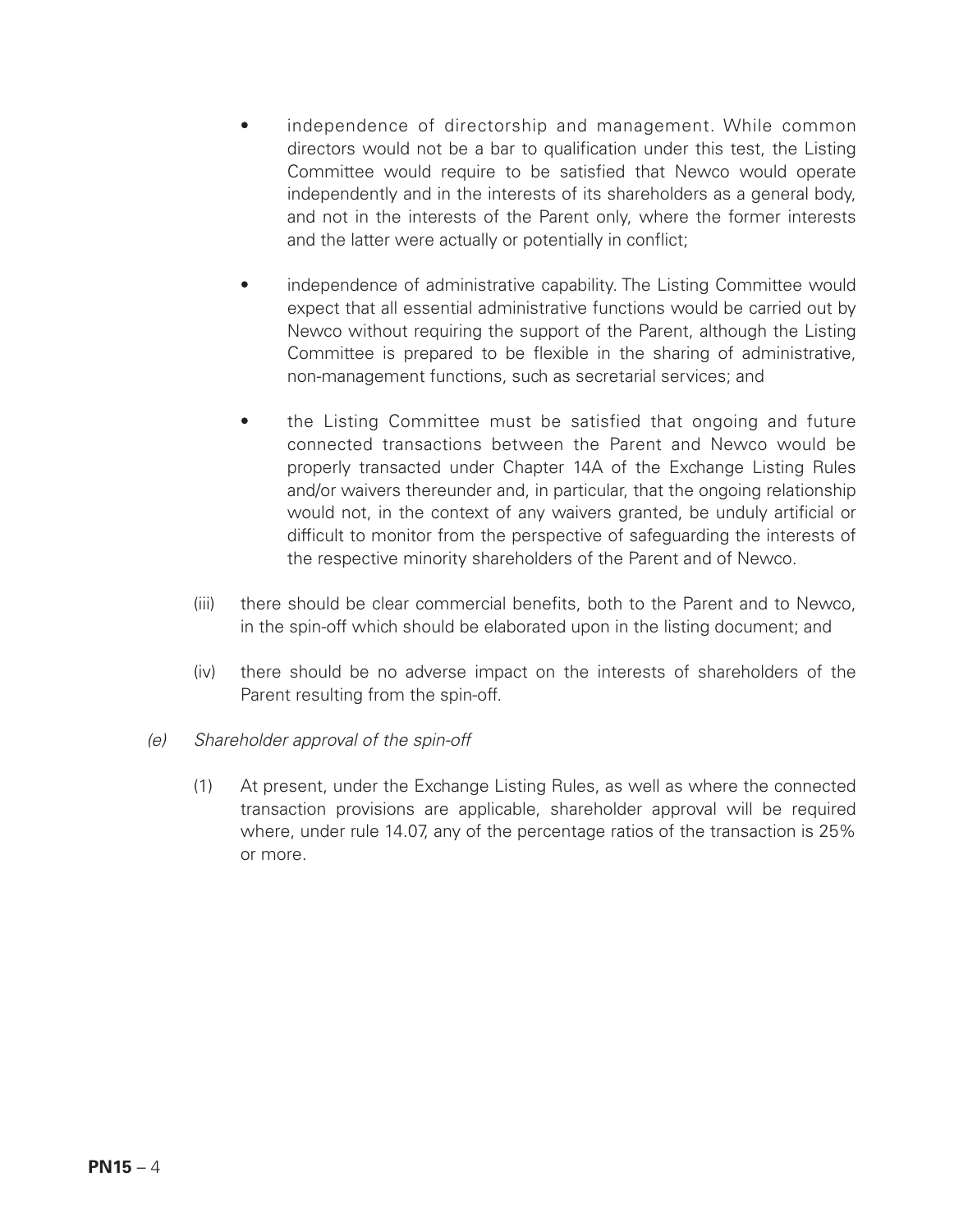- (2) The Exchange is of the view that the approval of shareholders of the Parent must be sought for the proposal if it falls within (1) above, and that the controlling shareholder and its associates must abstain from voting if the controlling shareholder has a material interest in the proposal.
- (3) [Repealed 1 January 2009]
- (4) In cases where the spin-off proposal requires approval by shareholders of the Parent, whether or not the controlling shareholder is required to abstain from voting, the Parent must comply with the requirements set out in rules 13.39(6) and (7). The circular to shareholders must contain full details of the spin-off and its effect on the Parent. The independent financial adviser appointed under rule 13.39(6)(b) may not also be the sponsor or co-sponsor or an underwriter of Newco.
- (5) In any case where the controlling shareholder votes through the spin-off proposal in the face of significant minority opposition, the Exchange would expect to receive a report from the independent financial adviser as to the discussions at the relevant general meeting.
- *(f) Assured entitlement to shares in Newco*

The Listing Committee expects the Parent to have due regard to the interests of its existing shareholders by providing them with an assured entitlement to shares in Newco, either by way of a distribution in specie of existing shares in Newco or by way of preferred application in any offering of existing or new shares in Newco. The percentage of shares in Newco allocated to the assured entitlement tranche would be determined by the directors of the Parent and by its advisers, and all shareholders of the Parent would be treated equally. There would be no bar to the controlling shareholder receiving his proportion of shares under such entitlement. Where Newco is proposed to be listed elsewhere than in Hong Kong, and where shares in Newco under the assured entitlement can only be made available to existing shareholders of the Parent by way of a public offering in Hong Kong, the Listing Committee would consider submissions as to why the assured entitlement requirement would not be for the benefit of the Parent or its shareholders. Further, the minority shareholders of the Parent may by resolution in general meeting resolve to waive the assured entitlement, even where Newco is to be listed in Hong Kong.

*Note: In case where Newco is made subject to this Practice Note by virtue of the Note to paragraph 2, the Parent should use its best endeavours to provide its shareholders an assured entitlement to the shares in Newco. Whether such assured entitlement is available will be taken into account by the Exchange when considering whether to approve the spin-off proposal.*